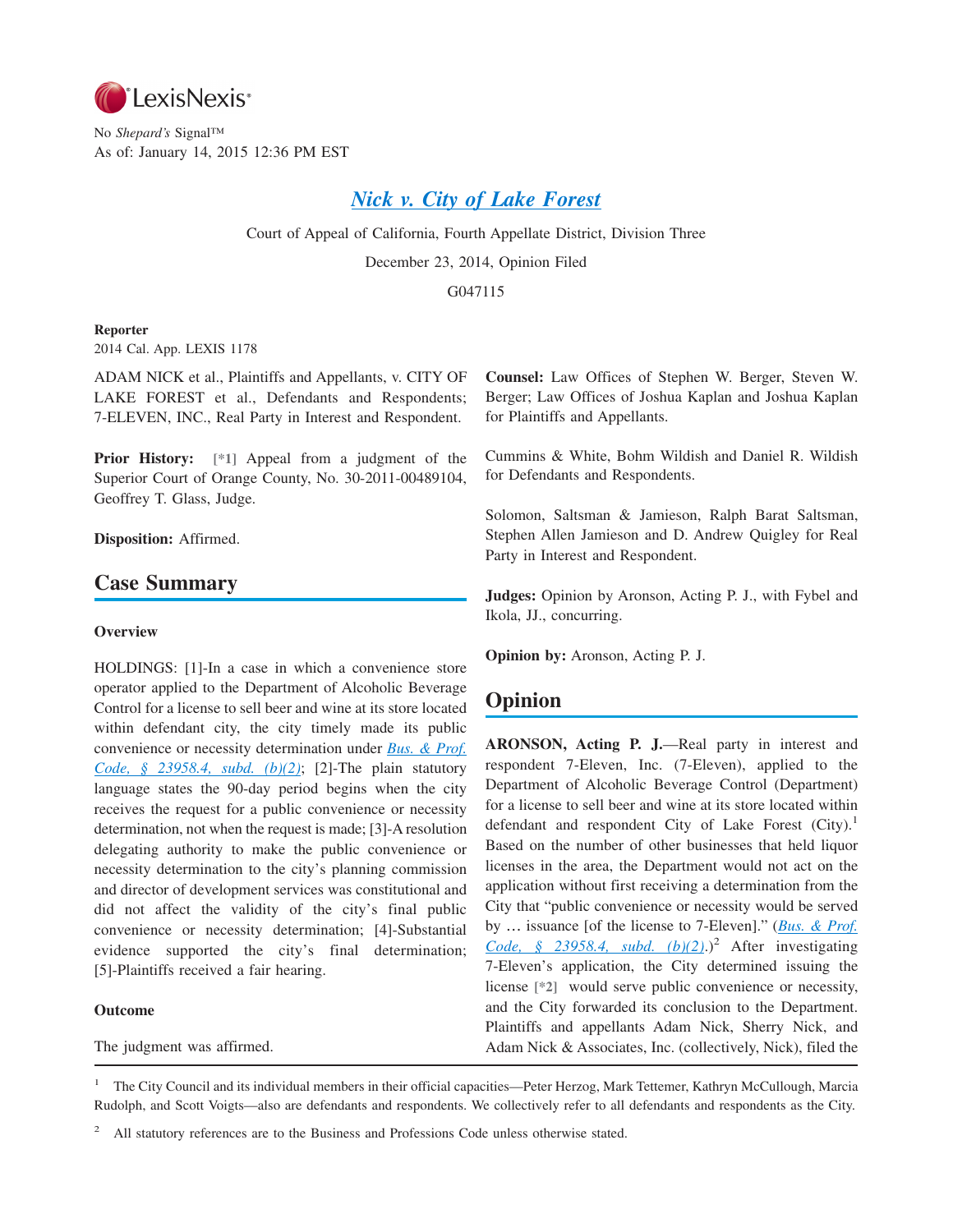underlying action to obtain a writ of administrative mandamus compelling the City to set aside its public convenience or necessity decision. The trial court denied Nick's writ petition and entered judgment in favor of the City and 7-Eleven.

(1) Nick contends we must overturn the City's public convenience or necessity determination for four reasons. Finding each of Nick's reasons lacks merit, we affirm the trial court's judgment. First, Nick contends the City failed to make its determination within 90 days of the Department's request as required by *[section 23958.4, subdivision \(b\)\(2\)](http://advance.lexis.com/api/document?collection=statutes-legislation&id=urn:contentItem:4WN7-TBN0-R03K-T339-00000-00&context=1000516)*, but the plain statutory language states the period begins when the City *receives* the request **[\*3]** for a public convenience or necessity determination, not when the request is made.

Second, Nick contends the City's resolution delegating authority to make the public convenience or necessity determination to the City's planning commission (Planning Commission) and director of development services (Development Director) unconstitutionally changed the governing standard to public convenience *and* necessity. We do not interpret the resolution as changing the governing standard, and in any event reject this challenge because the resolution does not apply to the City Council's final determination.

(2) Third, Nick contends the record lacks evidence showing issuance of the license to 7-Eleven would serve public convenience or necessity because 7-Eleven offers nothing different or unique in the sale of alcoholic beverages. Nick misconstrues the governing legal standard. The City has broad discretion to determine what constitutes public convenience or necessity on a case-by-case basis, and there is no single fact that must be established. The primary considerations are whether the City relied on reasonable factors based on the facts of the particular case, and whether substantial evidence supports its determination. Because **[\*4]** we conclude the City relied on reasonable factors supported by substantial evidence, we may not disturb its determination.

Finally, Nick contends the City denied him a fair hearing on his administrative appeals because the Development Director made the City's initial public convenience or necessity determination and also acted as an advocate for 7-Eleven before the Department. The record, however, shows the Development Director did not advocate on 7-Eleven's behalf, but merely corrected erroneous information regarding the proximity of 7-Eleven's store to a future public park site.

(3) The California Constitution grants the Department exclusive authority to issue licenses for the sale of alcoholic beverages subject to any limitations the Legislature enacts. (*[Cal. Const., art. XX, § 22](http://advance.lexis.com/api/document?collection=statutes-legislation&id=urn:contentItem:4WN1-NJK0-R03N-K09M-00000-00&context=1000516)*.) The Constitution further provides the Department "shall have the power, in its discretion, to deny, suspend or revoke any specific alcoholic beverage license if it shall determine for good cause that the granting or continuance of such license would be contrary to public welfare or morals … ." (*[Cal. Const., art. XX, § 22](http://advance.lexis.com/api/document?collection=statutes-legislation&id=urn:contentItem:4WN1-NJK0-R03N-K09M-00000-00&context=1000516)*.)

(4) The Department may not issue a liquor license "if issuance would result in or add to an undue concentration **[\*5]** of licenses." (*[§ 23958](http://advance.lexis.com/api/document?collection=statutes-legislation&id=urn:contentItem:4WN7-TBN0-R03K-T335-00000-00&context=1000516)*.) Issuance of a license to sell alcohol for consumption off the premises where it was sold, referred to as an "off-sale license" (*[§§ 23393](http://advance.lexis.com/api/document?collection=statutes-legislation&id=urn:contentItem:4WN7-SRR0-R03N-P06C-00000-00&context=1000516)*, *[23394](http://advance.lexis.com/api/document?collection=statutes-legislation&id=urn:contentItem:4WN7-TBN0-R03K-T2W6-00000-00&context=1000516)*), results in an undue concentration when "the ratio of off-sale retail licenses to population in the census tract or census division in which the applicant premises are located exceeds the ratio of off-sale retail licenses to population in the county in which the applicant premises are located." (*[§](http://advance.lexis.com/api/document?collection=statutes-legislation&id=urn:contentItem:4WN7-TBN0-R03K-T339-00000-00&context=1000516) [23958.4, subd. \(a\)\(3\)](http://advance.lexis.com/api/document?collection=statutes-legislation&id=urn:contentItem:4WN7-TBN0-R03K-T339-00000-00&context=1000516)*.)

Notwithstanding this prohibition, the Department may issue a license that would result in an undue concentration of licenses "if the local governing body of the area in which the applicant premises are located … determines within 90 days of notification of a completed application that public convenience or necessity would be served by the issuance."  $(\S$  23958.4, subd. (b)(2).) The local governing body may delegate the public convenience or necessity determination to a "subordinate officer or body." (*Ibid.*) If the local governing body or its designee fails to act timely, the Department may still issue the license provided it determines issuance would serve the public convenience or necessity. (*Ibid.*) Whether the local governing body or the Department makes the public **[\*6]** convenience or necessity determination, the ultimate decision to issue the license lies with the Department. (*[Cal. Const., art. XX, § 22](http://advance.lexis.com/api/document?collection=statutes-legislation&id=urn:contentItem:4WN1-NJK0-R03N-K09M-00000-00&context=1000516)*; see *[§§](http://advance.lexis.com/api/document?collection=statutes-legislation&id=urn:contentItem:4WN7-TBN0-R03K-T335-00000-00&context=1000516) [23958](http://advance.lexis.com/api/document?collection=statutes-legislation&id=urn:contentItem:4WN7-TBN0-R03K-T335-00000-00&context=1000516)*, *[23958.4, subd. \(b\)\(2\)](http://advance.lexis.com/api/document?collection=statutes-legislation&id=urn:contentItem:4WN7-TBN0-R03K-T339-00000-00&context=1000516)*.)

### II

#### FACTS AND PROCEDURAL HISTORY

7-Eleven operates a convenience store in the City that sells grocery items, snack foods, beverages, including coffee, Internet and video game cards, DVD's, computer games, music, and paper and household goods. The store also features fresh baked foods prepared onsite, such as pizzas, chicken wings and tenders, potatoes, and hash browns.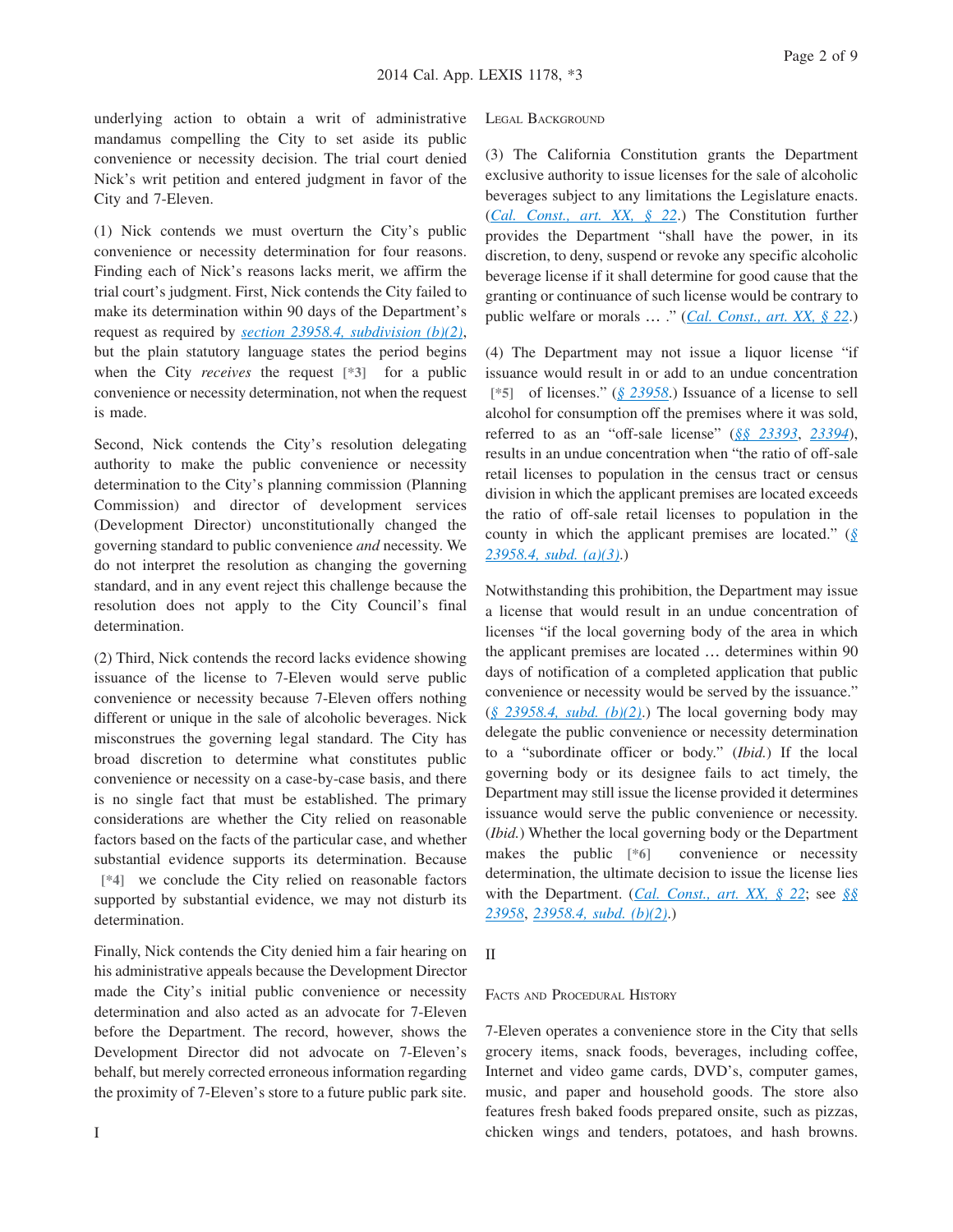Seeking to expand its offerings to include beer and wine, 7-Eleven applied to the Department for an off-sale liquor license.

The Department initially declined to act on 7-Eleven's application because three other businesses operating in the same census tract already held off-sale liquor licenses, including a gas station and convenience store Nick owned and operated across the street from 7-Eleven's store. Because issuing a license to 7-Eleven would result in an undue concentration of off-sale licenses, the Department required 7-Eleven first to obtain a determination from the City that issuing the license would serve the public convenience or necessity.

The Development Director investigated 7-Eleven's request **[\*7]** and made the initial determination because the City previously passed resolution No. 98-42 delegating all public convenience or necessity determinations either to the Planning Commission or the Development Director based on whether the applicant needed other City approvals. The Development Director concluded issuing the license to 7-Eleven would serve the public convenience or necessity. Nick appealed to the Planning Commission. After conducting a public hearing, the Planning Commission also determined issuing the license would serve the public convenience or necessity. Nick again appealed.

The City Council conducted a public hearing on Nick's appeal. After considering the evidence submitted by Nick and 7-Eleven, and public comments during the hearing, the City Council voted to deny the appeal and independently decided that issuing the license was publicly convenient or necessary. Nick then filed this action seeking a writ of administrative mandamus to overturn the City's determination. The trial court refused to issue the requested writ, finding the record supported the City's public convenience or necessity determination. The court entered judgment in the City's favor and Nick timely **[\*8]** appealed.

#### III

**DISCUSSION** 

A. *THE CITY TIMELY MADE ITS PUBLIC CONVENIENCE OR NECESSITY DETERMINATION*

(5) Nick contends the City's public convenience or necessity determination is "void, meaningless, invalid, and ineffective"

because the City failed to act within the 90-day time period established by *[section 23958.4, subdivision \(b\)\(2\)](http://advance.lexis.com/api/document?collection=statutes-legislation&id=urn:contentItem:4WN7-TBN0-R03K-T339-00000-00&context=1000516)*. According to Nick, the 90-day period began on June 29, 2010, when the Department "asked" the City to make a public convenience or necessity determination on 7-Eleven's license application, and therefore the City's authority expired before the Development Director made the initial determination on October 4,  $2010<sup>3</sup>$  We disagree. The statute's plain language does not support his contention the 90-day period commences when the Department asked the City to make the determination.

(6) Interpreting *[section 23958.4, subdivision \(b\)\(2\)](http://advance.lexis.com/api/document?collection=statutes-legislation&id=urn:contentItem:4WN7-TBN0-R03K-T339-00000-00&context=1000516)* is a question of law we decide de novo. We begin by examining the words of the statute to determine the Legislature's intent. If unambiguous, the plain, commonsense meaning of those words controls. (*[Jenkins v. Teegarden \(2014\) 230](http://advance.lexis.com/api/document?collection=cases&id=urn:contentItem:5DF1-PX11-F04B-N0K7-00000-00&context=1000516) [Cal.App.4th 1128, 1138–1139 \[179 Cal. Rptr. 3d 304\]](http://advance.lexis.com/api/document?collection=cases&id=urn:contentItem:5DF1-PX11-F04B-N0K7-00000-00&context=1000516)*.)

Contrary to Nick's contention, *[section 23958.4, subdivision](http://advance.lexis.com/api/document?collection=statutes-legislation&id=urn:contentItem:4WN7-TBN0-R03K-T339-00000-00&context=1000516) [\(b\)\(2\)](http://advance.lexis.com/api/document?collection=statutes-legislation&id=urn:contentItem:4WN7-TBN0-R03K-T339-00000-00&context=1000516)*'s 90-day period does not commence upon the Department **[\*9]** "ask[ing]" the City to make a public convenience or necessity determination. That subdivision states, "The 90-day period shall commence upon *receipt* by the local governing body of (A) notification by the [D]epartment of an application for licensure, *or* (B) a completed application according to local requirements, if any, *whichever is later*." (*[§ 23958.4, subd. \(b\)\(2\)](http://advance.lexis.com/api/document?collection=statutes-legislation&id=urn:contentItem:4WN7-TBN0-R03K-T339-00000-00&context=1000516)*, italics added.) The record shows the City received 7-Eleven's request on July 6, 2010, which is less than 90 days before the City's Development Director made the initial public convenience or necessity determination. The City treated 7-Eleven's request as a completed application under its local requirements and therefore the 90-day period began on July 6, 2010.

(7) Nick cites nothing in the record to show when the City received either the Department's notification of 7-Eleven's application or 7-Eleven's completed application under the City's requirements. In his opening brief, Nick claims the Department "furnished" June 29, 2010, as the date on which it "asked" the City to make a public necessity or convenience determination for 7-Eleven's application. Not only is the Department's purported request not the trigger for the 90-day period, but Nick also fails to cite evidence **[\*10]** in the record to show the Department made any request to the City on June 29, 2010. We do not consider factual assertions lacking evidentiary support in the appellate record. (*[Lonely](http://advance.lexis.com/api/document?collection=cases&id=urn:contentItem:54CD-RMY1-F04B-N036-00000-00&context=1000516) [Maiden Productions, LLC v. GoldenTree Asset Management,](http://advance.lexis.com/api/document?collection=cases&id=urn:contentItem:54CD-RMY1-F04B-N036-00000-00&context=1000516)*

<sup>&</sup>lt;sup>3</sup> Nick does not contend the City's Planning Commission and City Council were required to decide his appeals within the 90-day period.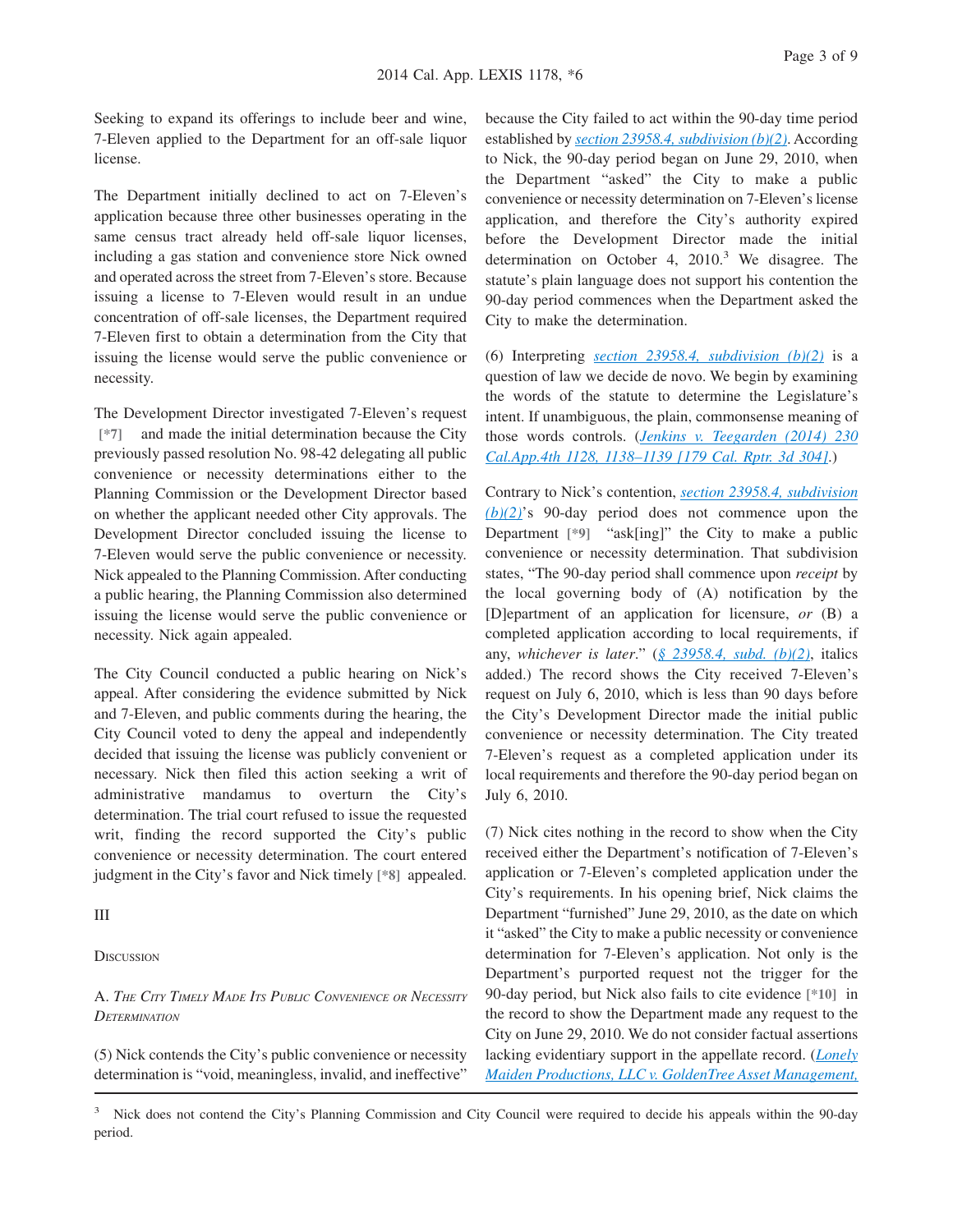*[LP \(2011\) 201 Cal.App.4th 368, 384 \[135 Cal. Rptr. 3d 69\]](http://advance.lexis.com/api/document?collection=cases&id=urn:contentItem:54CD-RMY1-F04B-N036-00000-00&context=1000516)*

[appellate court may treat factual assertion as waived if appellant fails to support it with record citations].)

(8) In his reply brief, Nick abandons June 29, 2010, as the date on which he contends the 90-day period commenced, and instead argues the evidence shows the City "was considering 7-Eleven's request for a [public convenience or necessity determination] long before July 6, 2010." To support this contention, Nick asks us to augment the appellate record with four documents he obtained from the Department through a request under the California Public Records Act (*[Gov. Code, § 6250 et seq.](http://advance.lexis.com/api/document?collection=statutes-legislation&id=urn:contentItem:4WK3-HY70-R03K-G2PX-00000-00&context=1000516)*). We deny Nick's request to augment the record because he makes the request to support an argument he improperly asserts for the first time in his reply brief. (See *[Larson v. UHS of Rancho](http://advance.lexis.com/api/document?collection=cases&id=urn:contentItem:5D9C-3RW1-F04B-N0DS-00000-00&context=1000516) [Springs, Inc. \(2014\) 230 Cal.App.4th 336, 353 \[179 Cal.](http://advance.lexis.com/api/document?collection=cases&id=urn:contentItem:5D9C-3RW1-F04B-N0DS-00000-00&context=1000516) [Rptr. 3d 161\]](http://advance.lexis.com/api/document?collection=cases&id=urn:contentItem:5D9C-3RW1-F04B-N0DS-00000-00&context=1000516)* ["'argument is forfeited' where 'it is raised for the first time in [appellant's] reply brief without a showing of good cause'"].)

We also deny Nick's request to augment on the merits because the documents are irrelevant. The documents fail to show when the City received either notification **[\*11]** from the Department of 7-Eleven's application or 7-Eleven's completed application under the City's requirements. Instead, the documents relate to miscellaneous communications between the City and the Department concerning an earlier application 7-Eleven submitted.

A few months before 7-Eleven applied for the liquor license at issue in this case, 7-Eleven submitted a separate liquor license application for the same convenience store, but incorrectly listed its street address. Both the Department and the City required 7-Eleven to submit a new application using the correct store address. Based on this application, 7-Eleven requested a public convenience or necessity determination that the City received on July 6, 2010, and used as the trigger for the 90-day period. Nick presents no evidence or authority showing the City failed to timely act. (*[Fukuda v. City of Angels \(1999\) 20 Cal.4th 805, 819–820](http://advance.lexis.com/api/document?collection=cases&id=urn:contentItem:3WS7-FXS0-0039-4414-00000-00&context=1000516) [\[85 Cal. Rptr. 2d 696, 977 P.2d 693\]](http://advance.lexis.com/api/document?collection=cases&id=urn:contentItem:3WS7-FXS0-0039-4414-00000-00&context=1000516)* [administrative action is presumed correct under *[Evid. Code, § 664](http://advance.lexis.com/api/document?collection=statutes-legislation&id=urn:contentItem:4WK3-CVG0-R03M-Y4X8-00000-00&context=1000516)*, and therefore party challenging action has burden of producing evidence showing action was incorrect].)

Our conclusion the City timely made the public convenience or necessity determination on 7-Eleven's application eliminates the need to address Nick's contention the expiration of the 90-day period **[\*12]** deprived the City of jurisdiction to make the determination, and also the City's contention Nick waived his timeliness challenge by failing to assert it in the trial court.

B. *Resolution No. 98-42 Is Constitutional and Does Not Affect the City's Final Public Convenience or Necessity Determination*

Nick contends the City lacked legal authority to make the public convenience or necessity determination on 7-Eleven's application because resolution No. 98-42 unconstitutionally delegated to the Planning Commission and Development Director the authority to make that determination. According to Nick, state law preempts resolution No. 98-42 because the resolution changed the governing standard from public convenience *or* necessity to public convenience *and* necessity. We disagree. Nick misinterprets the City's resolution and fails to recognize the resolution had no impact on the City Council's adherence to the governing standard in ultimately deciding whether issuing a liquor license to 7-Eleven served the public convenience or necessity.

(9) Interpreting resolution No. 98-42 is a question of law we independently review subject to the ordinary rules of statutory construction. (*[County of Humboldt v. McKee](http://advance.lexis.com/api/document?collection=cases&id=urn:contentItem:4T79-8M00-TX4N-G0K1-00000-00&context=1000516) [\(2008\) 165 Cal.App.4th 1476, 1489 \[82 Cal. Rptr. 3d 38\]](http://advance.lexis.com/api/document?collection=cases&id=urn:contentItem:4T79-8M00-TX4N-G0K1-00000-00&context=1000516)*; *[City of Vista v. Sutro & Co. \(1997\) 52 Cal.App.4th 401, 409](http://advance.lexis.com/api/document?collection=cases&id=urn:contentItem:3RJN-2DT0-0039-44M2-00000-00&context=1000516) [\[60 Cal. Rptr. 2d 488\]](http://advance.lexis.com/api/document?collection=cases&id=urn:contentItem:3RJN-2DT0-0039-44M2-00000-00&context=1000516)*.) Our fundamental task **[\*13]** is to ascertain the local governing body's intent in adopting the resolution so we may effectuate the resolution's purpose. (*[McKee, at pp. 1489–1490](http://advance.lexis.com/api/document?collection=cases&id=urn:contentItem:4T79-8M00-TX4N-G0K1-00000-00&context=1000516)*.) We begin by examining the resolution's language and adopt its plain meaning if the language is clear and unambiguous. (*[People v. Cruz \(1996\)](http://advance.lexis.com/api/document?collection=cases&id=urn:contentItem:3RX4-0010-003D-J2N1-00000-00&context=1000516) [13 Cal.4th 764, 775 \[55 Cal. Rptr. 2d 117, 919 P.2d 731\]](http://advance.lexis.com/api/document?collection=cases&id=urn:contentItem:3RX4-0010-003D-J2N1-00000-00&context=1000516)*.) The language is clear and unambiguous if the meaning assigned to it is not in conflict with other language in the same resolution. (*[Dubins v. Regents of University of](http://advance.lexis.com/api/document?collection=cases&id=urn:contentItem:3RX6-G440-003D-J10B-00000-00&context=1000516) [California \(1994\) 25 Cal.App.4th 77, 83 \[30 Cal. Rptr. 2d](http://advance.lexis.com/api/document?collection=cases&id=urn:contentItem:3RX6-G440-003D-J10B-00000-00&context=1000516) [336\]](http://advance.lexis.com/api/document?collection=cases&id=urn:contentItem:3RX6-G440-003D-J10B-00000-00&context=1000516)*.) When the language is ambiguous we employ the rules of statutory construction and extrinsic aids to ascertain the most reasonable interpretation. (*[Hughes v. Board of](http://advance.lexis.com/api/document?collection=cases&id=urn:contentItem:3S9T-NPF0-0039-42FC-00000-00&context=1000516) [Architectural Examiners \(1998\) 17 Cal.4th 763, 776 \[72](http://advance.lexis.com/api/document?collection=cases&id=urn:contentItem:3S9T-NPF0-0039-42FC-00000-00&context=1000516) [Cal. Rptr. 2d 624, 952 P.2d 641\]](http://advance.lexis.com/api/document?collection=cases&id=urn:contentItem:3S9T-NPF0-0039-42FC-00000-00&context=1000516)* (*Hughes*).) In doing so, we consider the resolution as a whole and accord prime consideration to the resolution's objective. (*[Dubins, at pp.](http://advance.lexis.com/api/document?collection=cases&id=urn:contentItem:3RX6-G440-003D-J10B-00000-00&context=1000516) [83–84](http://advance.lexis.com/api/document?collection=cases&id=urn:contentItem:3RX6-G440-003D-J10B-00000-00&context=1000516)*.)

We conclude resolution No. 98-42 is ambiguous because it directs either the Planning Commission or the Development Director to determine whether issuing the liquor license would serve the public convenience *and* necessity, rather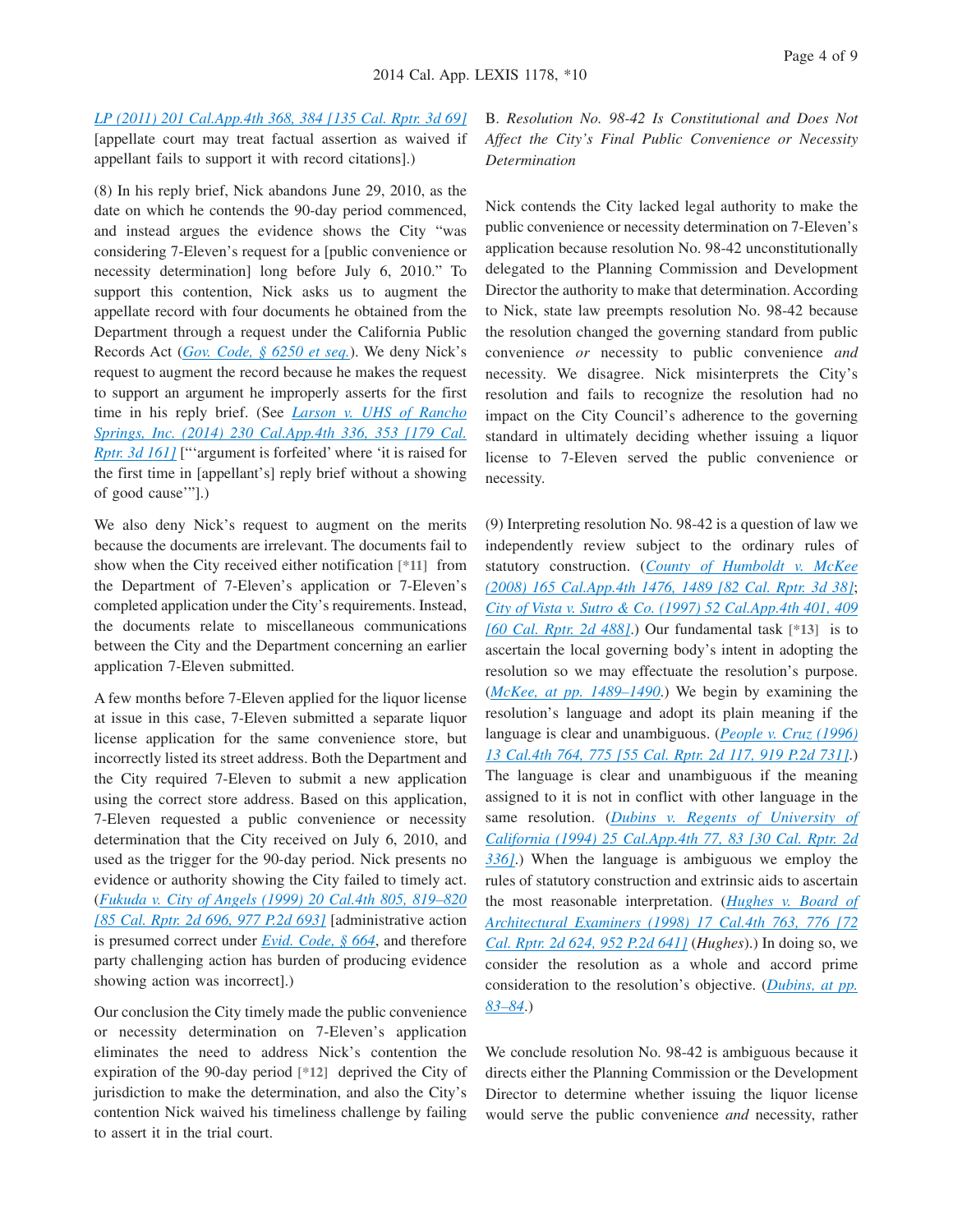than the public convenience  $or$  necessity.<sup>4</sup> We therefore apply the rules of statutory construction to determine the City's intent in passing resolution No. 98-42. Other than the change in phrasing, nothing on the resolution's face suggests the City intended to change the determination required by *[section 23958.4, subdivision \(b\)\(2\)](http://advance.lexis.com/api/document?collection=statutes-legislation&id=urn:contentItem:4WN7-TBN0-R03K-T339-00000-00&context=1000516)*. To **[\*14]** the contrary, the resolution repeatedly declares the City intended to delegate the determination in a manner consistent with *[subdivision \(b\)\(2\)](http://advance.lexis.com/api/document?collection=statutes-legislation&id=urn:contentItem:4WN7-TBN0-R03K-T339-00000-00&context=1000516)*. In making their determinations concerning 7-Eleven's application, both the Planning Commission and the Development Director interpreted resolution No. 98-42 as delegating to them the authority to make a public convenience or necessity determination. (See *[Smith v.](http://advance.lexis.com/api/document?collection=cases&id=urn:contentItem:4KCJ-BS30-0039-42MW-00000-00&context=1000516) [Superior Court \(2006\) 39 Cal.4th 77, 87 \[45 Cal. Rptr. 3d](http://advance.lexis.com/api/document?collection=cases&id=urn:contentItem:4KCJ-BS30-0039-42MW-00000-00&context=1000516) [394, 137 P.3d 218\]](http://advance.lexis.com/api/document?collection=cases&id=urn:contentItem:4KCJ-BS30-0039-42MW-00000-00&context=1000516)* ["although not necessarily controlling, the contemporaneous administrative construction of a statute by those charged with its enforcement and interpretation is entitled to great weight"]; *[County of Santa Barbara v.](http://advance.lexis.com/api/document?collection=cases&id=urn:contentItem:3WH0-FH20-0039-41HM-00000-00&context=1000516) [Connell \(1999\) 72 Cal.App.4th 175, 185 \[85 Cal. Rptr. 2d](http://advance.lexis.com/api/document?collection=cases&id=urn:contentItem:3WH0-FH20-0039-41HM-00000-00&context=1000516) [43\]](http://advance.lexis.com/api/document?collection=cases&id=urn:contentItem:3WH0-FH20-0039-41HM-00000-00&context=1000516)* ["courts give great weight and respect to the administrative agency's interpretation of a statute governing its powers and responsibilities"].)

(10) Moreover, local enactments that conflict with state law are typically preempted and therefore void. A local **[\*15]** enactment conflicts with state law when it """"duplicates, contradicts, or enters an area fully occupied by general law, either expressly or by legislative implication."'" [Citations.]' [Citations.]" (*[O'Connell v. City of Stockton \(2007\) 41](http://advance.lexis.com/api/document?collection=cases&id=urn:contentItem:4P8T-6N60-TXFN-823W-00000-00&context=1000516) [Cal.4th 1061, 1067 \[63 Cal. Rptr. 3d 67, 162 P.3d 583\]](http://advance.lexis.com/api/document?collection=cases&id=urn:contentItem:4P8T-6N60-TXFN-823W-00000-00&context=1000516)*, italics omitted.) If the City intended to require a determination of public convenience and necessity, resolution No. 98-42 would contradict and therefore conflict with state law. In interpreting the resolution, however, we must presume the City intended to act within the scope of its constitutional powers, and interpret the resolution "in a manner, consistent with [its] language and purpose, that eliminates doubts as to the [resolution's] constitutionality." (*[Hughes, 17 Cal.4th at p. 788](http://advance.lexis.com/api/document?collection=cases&id=urn:contentItem:3S9T-NPF0-0039-42FC-00000-00&context=1000516)*; see *[Bayscene Resident](http://advance.lexis.com/api/document?collection=cases&id=urn:contentItem:3RX6-GJ30-003D-J2MJ-00000-00&context=1000516) [Negotiators v. Bayscene Mobilehome Park \(1993\) 15](http://advance.lexis.com/api/document?collection=cases&id=urn:contentItem:3RX6-GJ30-003D-J2MJ-00000-00&context=1000516) [Cal.App.4th 119, 134 \[18 Cal. Rptr. 2d 626\]](http://advance.lexis.com/api/document?collection=cases&id=urn:contentItem:3RX6-GJ30-003D-J2MJ-00000-00&context=1000516)* ["If reasonably possible, legislation should be construed to preserve its constitutionality."].) Accordingly, we reject Nick's contention and interpret resolution No. 98-42 as delegating the authority to determine whether issuing a liquor license was a public convenience *or* necessity. Interpreted in this manner, resolution No. 98-42 is consistent with state law and all actions taken under its delegation are valid.

Even if we interpreted resolution No. 98-42 as conflicting with state law by modifying the governing standard under **[\*16]** *[section 23958.4, subdivision \(b\)\(2\)](http://advance.lexis.com/api/document?collection=statutes-legislation&id=urn:contentItem:4WN7-TBN0-R03K-T339-00000-00&context=1000516)*, resolution No. 98-42 did not affect the validity of the City's final public convenience or necessity determination. Resolution No. 98-42 solely delegated authority to the Planning Commission and Development Director to make the *[section 23958.4,](http://advance.lexis.com/api/document?collection=statutes-legislation&id=urn:contentItem:4WN7-TBN0-R03K-T339-00000-00&context=1000516) [subdivision \(b\)\(2\)](http://advance.lexis.com/api/document?collection=statutes-legislation&id=urn:contentItem:4WN7-TBN0-R03K-T339-00000-00&context=1000516)* determination that otherwise would have rested with the City Council as the City's governing body. The resolution did not address the City Council's authority to make the public convenience or necessity determination, and did not impact the standards the City Council applies in making that determination. Under the City's municipal code, the Development Director's determination may be appealed to the Planning Commission, and the Planning Commission's determination may be appealed to the City Council. (Lake Forest Mun. Code, § 2.04.100.) On appeal from the Planning Commission's decision, the City Council conducts a de novo review and independently decides the matter. (See *id*., § 2.04.130.) Accordingly, once Nick appealed the Planning Commission's public convenience or necessity determination to the City Council, resolution No. 98-42 became irrelevant. The City Council independently made the public convenience or necessity determination under *[section 23958.4, subdivision \(b\)\(2\)](http://advance.lexis.com/api/document?collection=statutes-legislation&id=urn:contentItem:4WN7-TBN0-R03K-T339-00000-00&context=1000516)*. Indeed, the City Council's resolution **[\*17]** states it was deciding the appeal de novo and independently determined "public convenience or necessity is served by issuance of an off-sale beer and wine license [to 7-Eleven]." (Capitalization omitted.) Any purported invalidity of resolution No. 98-42 therefore does not affect the City's final public convenience or necessity determination.

## C. *The City Acted Within the Scope of Its Discretion and Substantial Evidence Supports Its Public Convenience or Necessity Determination*

Nick contends we must overturn the City's determination because the record lacks evidence showing the issuance of a liquor license to 7-Eleven would serve either the public convenience or necessity. We disagree.

As explained above, the California Constitution confers broad discretion on the Department in determining whether to issue a liquor license. (*[Cal. Const., art. XX, § 22](http://advance.lexis.com/api/document?collection=statutes-legislation&id=urn:contentItem:4WN1-NJK0-R03N-K09M-00000-00&context=1000516)*; *[Department of Alcoholic Bev. Control v. Alcoholic Bev. etc.](http://advance.lexis.com/api/document?collection=cases&id=urn:contentItem:3RX6-MGK0-003D-J4R3-00000-00&context=1000516) [Appeals Bd. \(1982\) 133 Cal.App.3d 814, 817 \[184 Cal.](http://advance.lexis.com/api/document?collection=cases&id=urn:contentItem:3RX6-MGK0-003D-J4R3-00000-00&context=1000516)*

<sup>4</sup> Resolution No. 98-42 states, "Pursuant to [Business and Professions Code Section 23958.4\(b\)\(2\),](http://advance.lexis.com/api/document?collection=statutes-legislation&id=urn:contentItem:4WN7-TBN0-R03K-T339-00000-00&context=1000516) the City Council hereby delegates the decision to make the public convenience *and* necessity findings in areas of undue concentration of alcoholic beverage licenses [to the Planning Commission or Development Director depending on what other approvals, if any, the applicant requires from the City]." (Italics added.)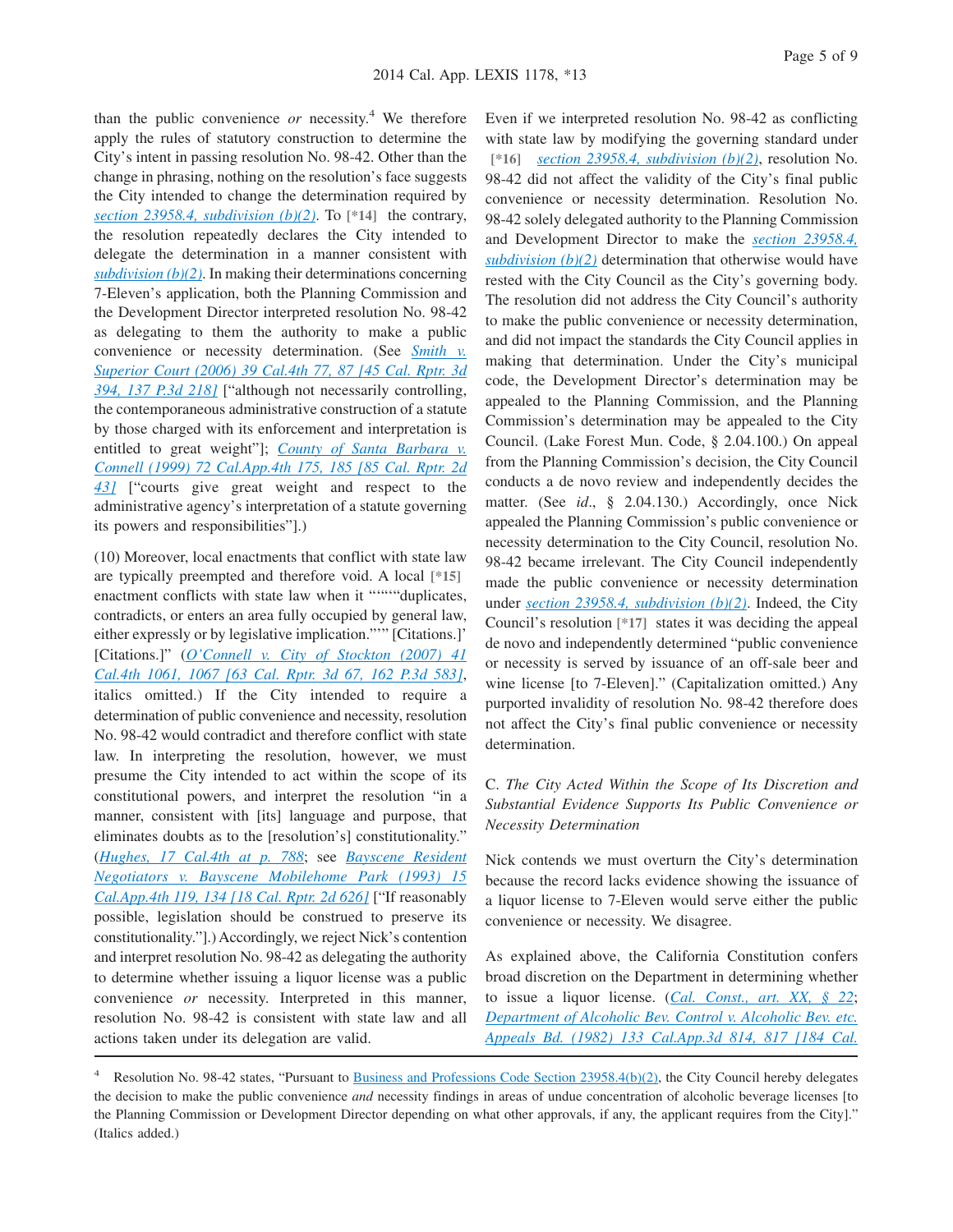*[Rptr. 367\]](http://advance.lexis.com/api/document?collection=cases&id=urn:contentItem:3RX6-MGK0-003D-J4R3-00000-00&context=1000516)* (*Diez*).) That discretion extends to the determination whether issuance of a license would serve the public convenience or necessity. (*[Sepatis v. Alcoholic Bev.](http://advance.lexis.com/api/document?collection=cases&id=urn:contentItem:3S11-SRM0-003C-R443-00000-00&context=1000516) [etc. Appeals Bd. \(1980\) 110 Cal.App.3d 93, 102–103 \[167](http://advance.lexis.com/api/document?collection=cases&id=urn:contentItem:3S11-SRM0-003C-R443-00000-00&context=1000516) [Cal. Rptr. 729\]](http://advance.lexis.com/api/document?collection=cases&id=urn:contentItem:3S11-SRM0-003C-R443-00000-00&context=1000516)* (*Sepatis*).)

Any factual findings the Department makes to support a public convenience or necessity determination are reviewed under the substantial evidence standard. (*[Sepatis, supra, 110](http://advance.lexis.com/api/document?collection=cases&id=urn:contentItem:3S11-SRM0-003C-R443-00000-00&context=1000516) [Cal.App.3d at p. 102](http://advance.lexis.com/api/document?collection=cases&id=urn:contentItem:3S11-SRM0-003C-R443-00000-00&context=1000516)*.) The Department's exercise of its discretion based upon its factual **[\*18]** findings is reviewed under the deferential abuse of discretion standard: "'[T]he [D]epartment exercises a discretion adherent to the standard set by reason and reasonable people, bearing in mind that such a standard may permit a difference of opinion upon the same subject … . Where the decision is the subject of choice within reason, the [D]epartment is vested with the discretion of making the selection which it deems proper; its action constitutes a valid exercise of that discretion; and the appeals board or the court may not interfere therewith. [Citations.] Where the determination of the [D]epartment is one which could have been made by reasonable people, the appeals board or the courts may not substitute a decision contrary thereto, even though such decision is equally or more reasonable in the premises. [Citations.]' [Citation.]" (*[Ibid.](http://advance.lexis.com/api/document?collection=cases&id=urn:contentItem:3S11-SRM0-003C-R443-00000-00&context=1000516)*; see *[Department of Alcoholic Bev. Control v. Alcoholic](http://advance.lexis.com/api/document?collection=cases&id=urn:contentItem:3RX6-MFC0-003D-J4DJ-00000-00&context=1000516) [Bev. etc. Appeals Bd. \(1982\) 136 Cal.App.3d 315, 318 \[186](http://advance.lexis.com/api/document?collection=cases&id=urn:contentItem:3RX6-MFC0-003D-J4DJ-00000-00&context=1000516) [Cal. Rptr. 189\]](http://advance.lexis.com/api/document?collection=cases&id=urn:contentItem:3RX6-MFC0-003D-J4DJ-00000-00&context=1000516)* (*Kolender*); *[Diez, supra, 133 Cal.App.3d at](http://advance.lexis.com/api/document?collection=cases&id=urn:contentItem:3RX6-MGK0-003D-J4R3-00000-00&context=1000516) [p. 817](http://advance.lexis.com/api/document?collection=cases&id=urn:contentItem:3RX6-MGK0-003D-J4R3-00000-00&context=1000516)*.)

The foregoing cases address the broad discretion vested in the Department when it makes a public convenience or necessity determination and the standard of review applicable to the Department's decision. The parties have not cited, and our research has not uncovered, case law addressing the standard a local governing body employs when making a public convenience **[\*19]** or necessity determination. When the foregoing cases were decided, *[section 23958](http://advance.lexis.com/api/document?collection=statutes-legislation&id=urn:contentItem:4WN7-TBN0-R03K-T335-00000-00&context=1000516)* required the Department rather than the local governing body to determine whether issuance of a liquor license would serve the public convenience or necessity. (*[Sepatis, supra, 110](http://advance.lexis.com/api/document?collection=cases&id=urn:contentItem:3S11-SRM0-003C-R443-00000-00&context=1000516) [Cal.App.3d at p. 96](http://advance.lexis.com/api/document?collection=cases&id=urn:contentItem:3S11-SRM0-003C-R443-00000-00&context=1000516)*.) The Legislature amended the Business and Professions Code in 1994 to add *[section 23958.4](http://advance.lexis.com/api/document?collection=statutes-legislation&id=urn:contentItem:4WN7-TBN0-R03K-T339-00000-00&context=1000516)*, which requires the local governing body to make the public convenience or necessity determination. (Stats. 1994, ch. 630, § 2, p. 3050.) Because the City made its determination in aid of the Department's exercise of its discretion to decide whether to issue a liquor license, we conclude the City may exercise the same level of discretion as allowed to the Department in the foregoing cases, and therefore the City's exercise of that discretion is subject to the same standard of review.

(11) *[Section 23958.4](http://advance.lexis.com/api/document?collection=statutes-legislation&id=urn:contentItem:4WN7-TBN0-R03K-T339-00000-00&context=1000516)* does not define the phrase "public convenience or necessity," and therefore the discretion to make that decision includes the discretion to determine the relevant factors on a case-by-case basis. (*[Sepatis, supra, 110](http://advance.lexis.com/api/document?collection=cases&id=urn:contentItem:3S11-SRM0-003C-R443-00000-00&context=1000516) [Cal.App.3d at pp. 99, 102–103](http://advance.lexis.com/api/document?collection=cases&id=urn:contentItem:3S11-SRM0-003C-R443-00000-00&context=1000516)*.) Provided the decision maker does not act arbitrarily or rely on factors that are not supported by substantial evidence, the determination of what constitutes public convenience or necessity will not be disturbed. (*[Id. at pp. 102–103](http://advance.lexis.com/api/document?collection=cases&id=urn:contentItem:3S11-SRM0-003C-R443-00000-00&context=1000516)* **[\*20]** ; see *[Kolender, supra,](http://advance.lexis.com/api/document?collection=cases&id=urn:contentItem:3RX6-MFC0-003D-J4DJ-00000-00&context=1000516) [136 Cal.App.3d at p. 318](http://advance.lexis.com/api/document?collection=cases&id=urn:contentItem:3RX6-MFC0-003D-J4DJ-00000-00&context=1000516)*; *[Diez, supra, 133 Cal.App.3d at p.](http://advance.lexis.com/api/document?collection=cases&id=urn:contentItem:3RX6-MGK0-003D-J4R3-00000-00&context=1000516) [817](http://advance.lexis.com/api/document?collection=cases&id=urn:contentItem:3RX6-MGK0-003D-J4R3-00000-00&context=1000516)*.)

For example, in *Sepatis*, a business owner applied to the Department for a liquor license to operate a bar in an area unduly concentrated with other bars. The proposed bar differed from the other bars because it was housed in a renovated Victorian building with large windows and the owner planned to operate it as a "'fern' bar … marked by an ambience of ferns and other plants." (*[Sepatis, supra, 110](http://advance.lexis.com/api/document?collection=cases&id=urn:contentItem:3S11-SRM0-003C-R443-00000-00&context=1000516) [Cal.App.3d at p. 97](http://advance.lexis.com/api/document?collection=cases&id=urn:contentItem:3S11-SRM0-003C-R443-00000-00&context=1000516)*.) The Department issued the license, finding "the proposed premises 'will appeal to all segments of the community including many residents and business people in the area who are presently reluctant to enter other bars in the vicinity,' and that it would thus serve public convenience or necessity." (*Ibid.*) The Alcoholic Beverage Control Appeals Board (Appeals Board) reversed and denied the application because, "in determining the existence of public convenience or necessity 'the [D]epartment may not concern itself with the physical appearance of the structure housing a licensed premises nor the esthetic features thereof …' … [and it is not] appropriate to consider the fact 'that an applicant would cater to a particular segment of the public' or that 'a certain group of persons does not feel comfortable in **[\*21]** the presence of some other group of persons at other licensed premises.'" (*[Id. at p. 98](http://advance.lexis.com/api/document?collection=cases&id=urn:contentItem:3S11-SRM0-003C-R443-00000-00&context=1000516)*.)

The Court of Appeal reversed the Appeals Board's decision and reinstated the Department's decision based on the broad discretion vested in the Department to determine what constitutes public convenience or necessity. The *Sepatis* court concluded the Department was free to consider any reasonable factor under the circumstances and supported by substantial evidence: "The Department's finding that the proposed premises 'will appeal to all segments of the community including many residents and business people in the area who are presently reluctant to enter other bars in the vicinity' is supported by substantial evidence on this record, and we cannot say that the Department abused its constitutional or statutory discretion in considering that fact as an aspect of public convenience … ." (*[Sepatis, supra, 110](http://advance.lexis.com/api/document?collection=cases&id=urn:contentItem:3S11-SRM0-003C-R443-00000-00&context=1000516) [Cal.App.3d at pp. 102–103](http://advance.lexis.com/api/document?collection=cases&id=urn:contentItem:3S11-SRM0-003C-R443-00000-00&context=1000516)*, fn. omitted.)

Here, the City concluded issuing the license to 7-Eleven would serve the public convenience or necessity because (1)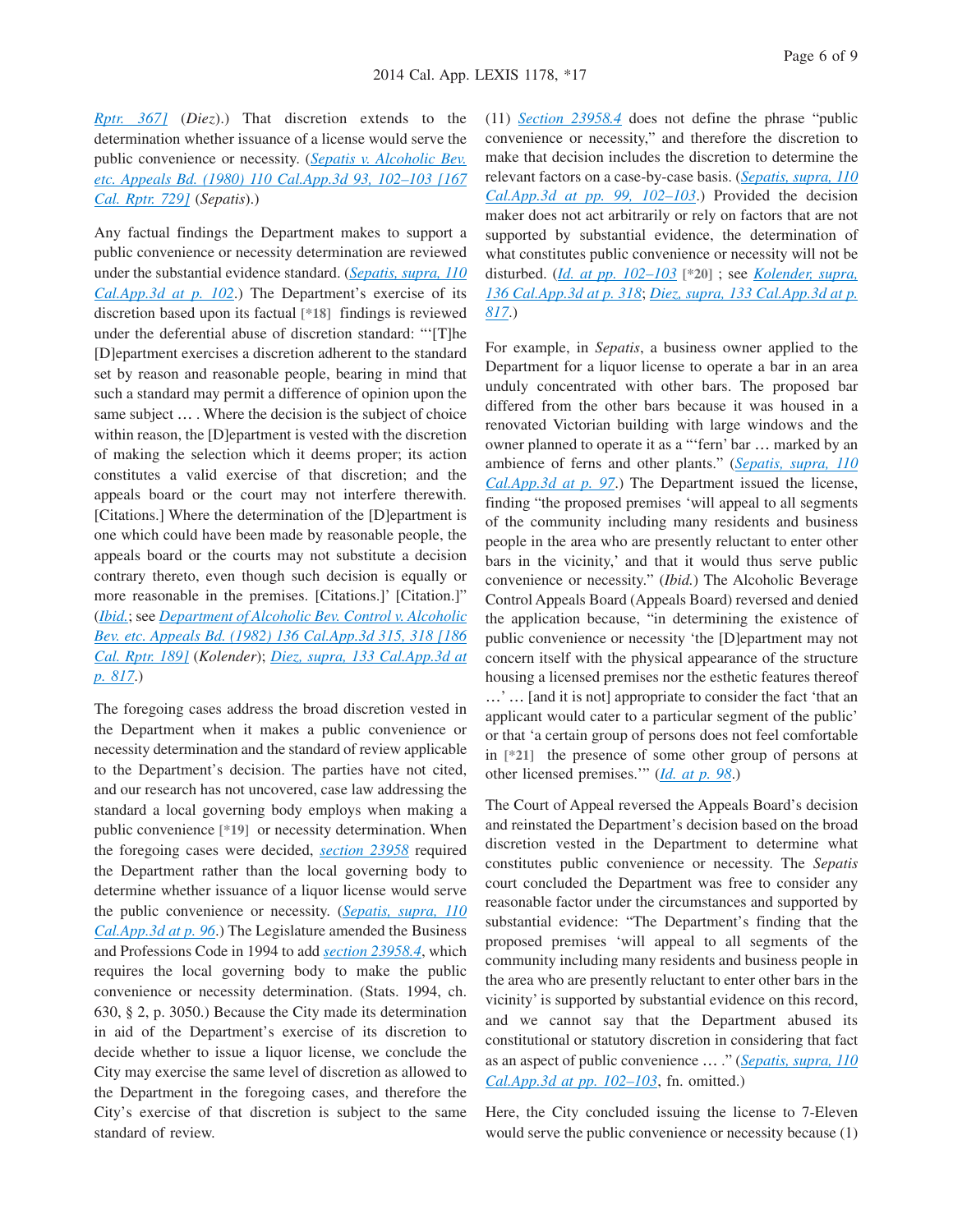7-Eleven's business is consistent with applicable zoning regulations; (2) 7-Eleven provides a wide variety of items for sale in addition to alcohol and "will provide a convenient location for  $[^*22]$  the public to shop for necessities ... while also purchasing alcohol"; (3) the store's location and design prevent "unviewed loitering"; (4) 7-Eleven has developed and implemented effective crime deterrence programs; (5) 7-Eleven is an experienced convenience store operator with more than 6,200 locations nationwide; (6) 7-Eleven provides "the latest trend of online video games, DVD's, computer games and compact discs"; (7) 7-Eleven offers its "exclusive private label line" of products that allows customers "to purchase products at a lower cost, which is a substantial benefit given the current economic downturn"; and (8) the local police concluded issuing the license "would not create a law enforcement problem."

Substantial evidence supports each of these findings and we see nothing arbitrary in the City basing its public convenience or necessity determination on these findings. Indeed, the findings support the conclusion that issuing the license to 7-Eleven would be convenient for the public because it would provide a single location to purchase alcoholic beverages and a wide variety of everyday items, including 7-Eleven's private label brand not available elsewhere and offered at **[\*23]** a lower price than competing brands. The findings also show local law enforcement officials did not anticipate that issuing the license to 7-Eleven would create a crime problem and 7-Eleven has programs in place to deter illegal conduct.

Nick contends issuance of the license to 7-Eleven does not serve the public convenience or necessity as a matter of law because 7-Eleven's store offers nothing "different or unique in the provision and sale of alcoholic beverages to the community." According to Nick, the *Diez* decision required the City to conclude issuing the license would not serve the public convenience or necessity because his store directly across the street from 7-Eleven's already offers alcoholic beverages and "virtually identical food, snack and convenience items (in addition to gasoline)." Although Nick views this case and *Diez* as "virtually identical," he misconstrues *Diez* and ignores the governing standard of review.

In *Diez*, a market located in an area with an undue concentration of liquor licenses applied for an off-sale license to sell beer and wine. (*[Diez, supra, 133 Cal.App.3d](http://advance.lexis.com/api/document?collection=cases&id=urn:contentItem:3RX6-MGK0-003D-J4R3-00000-00&context=1000516) [at pp. 816–817](http://advance.lexis.com/api/document?collection=cases&id=urn:contentItem:3RX6-MGK0-003D-J4R3-00000-00&context=1000516)*.) The Department denied the application because it found (1) the market was located in a high crime area and (2) "[a]lthough [the **[\*24]** market] sell[s] a unique variety and assortment of Cuban grocery items, it was not

established that public convenience and necessity require the issuance of a license to the [market], in that customers at the [market] may easily avail themselves of alcoholic beverages from the licensees in close proximity to the [market]." (*[Id. at pp. 818–819](http://advance.lexis.com/api/document?collection=cases&id=urn:contentItem:3RX6-MGK0-003D-J4R3-00000-00&context=1000516)*.) The Appeals Board reversed, finding the Department had not established good cause for denying the license. (*[Id. at p. 817](http://advance.lexis.com/api/document?collection=cases&id=urn:contentItem:3RX6-MGK0-003D-J4R3-00000-00&context=1000516)*.) The Court of Appeal, however, reversed and reinstated the Department's decision denying the application. The *Diez* court explained the Appeals Board could not interfere with the Department's exercise of its discretion because the Department's findings supported its decision and fell within the scope of the Department's discretion. (*[Id. at pp. 817, 819](http://advance.lexis.com/api/document?collection=cases&id=urn:contentItem:3RX6-MGK0-003D-J4R3-00000-00&context=1000516)*.)

Contrary to Nick's contention, *[Diez](http://advance.lexis.com/api/document?collection=cases&id=urn:contentItem:3RX6-MGK0-003D-J4R3-00000-00&context=1000516)* does not establish that a store must offer something unique in the sale of alcoholic beverages to support a finding of public convenience or necessity. As explained above, whether issuance of a license would serve the public convenience or necessity must be determined on a case-by-case basis; there is no single fact that must be established because there is no single definition of what constitutes **[\*25]** public convenience or necessity. The primary consideration is whether the determination is reasonable based on the circumstances of each case.

*Diez* illustrates the decision maker's broad discretion in determining public convenience or necessity. In *Diez*, the Appeals Board intruded upon the Department's exercise of its discretion by reversing the Department's decision even though it was reasonable and supported by substantial evidence. It is irrelevant that the Appeals Board's decision would have been reasonable had it been the original decision.

Nick asks us to assume the role of the Appeals Board in *Diez* and overturn the City's valid exercise of its discretion. We decline to do so. As explained above, the City's decision was reasonable based on its findings and substantial evidence supports those findings. We therefore may not interfere with the City's decision. It does not matter that the evidence may have supported different findings. To overturn the City's decision, Nick had to show that either the decision was unreasonable under the findings the City made or no substantial evidence supported the City's findings. Nick failed to meet his burden.

Finally, Nick objects that the City's **[\*26]** resolution states it considered "a variety of factors derived from case law in making [its public convenience or necessity] determination … includ[ing] the character of the premises, the aesthetics and ambience of the proposed business, the attractiveness of the proposed business, the manner in which the business is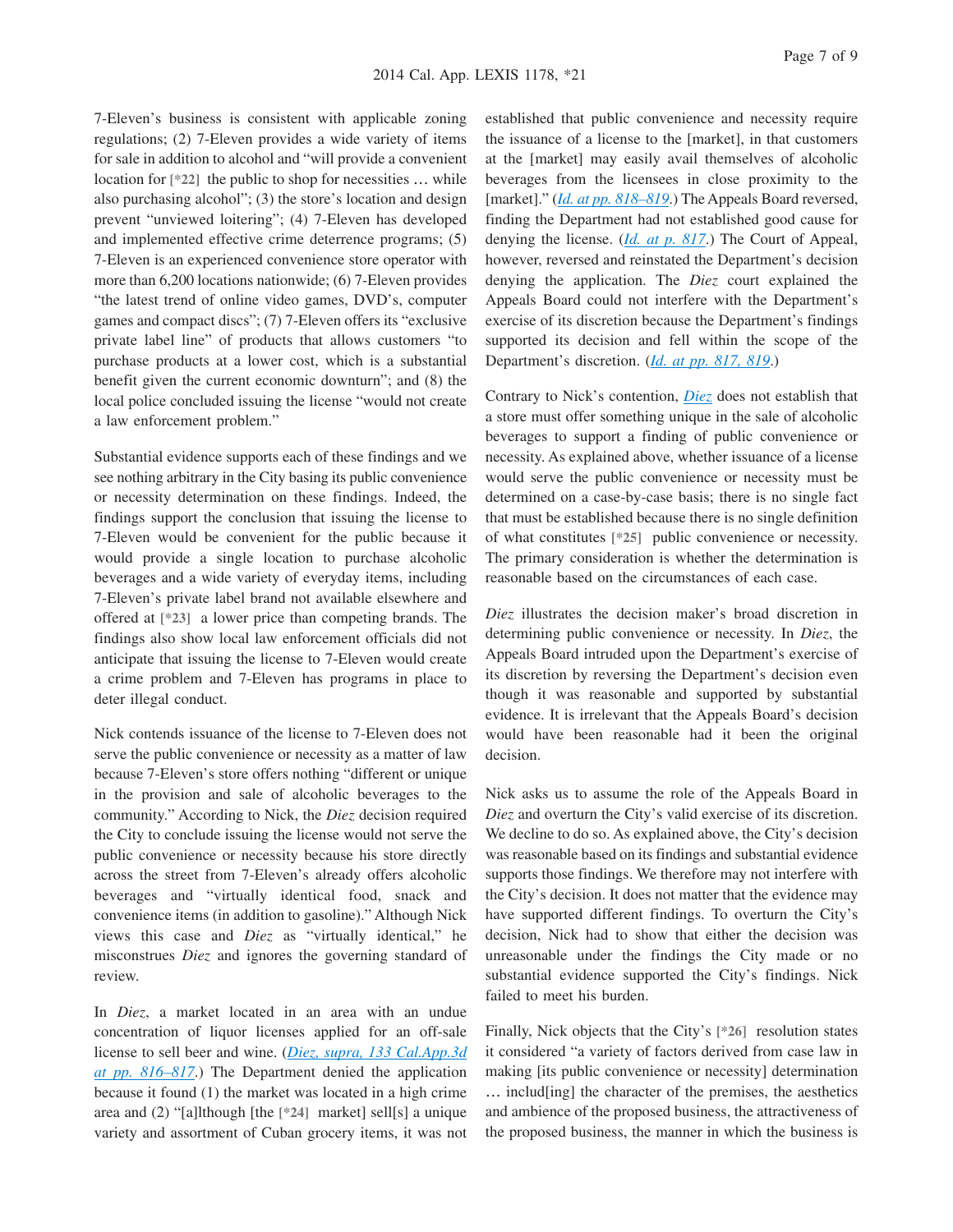to be conducted or unique features, the types of guests, the mode of operations, the ability to serve an underserved population, and the convenience of purchasing alcohol in conjunction with specialty food sales or service." According to Nick, it was improper for the City to consider these factors because they are contrary to established case law on public convenience or necessity determinations. He is mistaken.

As explained above, there is no statutory definition for the phrase "public convenience or necessity" and the case law allows the decision maker to decide on a case-by-case basis what factors bear on the public convenience or necessity determination. (*[Sepatis, supra, 110 Cal.App.3d at pp. 99,](http://advance.lexis.com/api/document?collection=cases&id=urn:contentItem:3S11-SRM0-003C-R443-00000-00&context=1000516) [102–103](http://advance.lexis.com/api/document?collection=cases&id=urn:contentItem:3S11-SRM0-003C-R443-00000-00&context=1000516)*.) Indeed, in *Sepatis*, the Court of Appeal expressly declined the invitation to "propound[] a definitive interpretation of the disputed phrase." (*[Id. at p. 102](http://advance.lexis.com/api/document?collection=cases&id=urn:contentItem:3S11-SRM0-003C-R443-00000-00&context=1000516)*.) There is nothing improper about the City identifying a nonexhaustive list **[\*27]** of factors it considered on the issue. Moreover, the factors the City identified are consistent with the factors the Department considered in *Sepatis*. (*[Id.](http://advance.lexis.com/api/document?collection=cases&id=urn:contentItem:3S11-SRM0-003C-R443-00000-00&context=1000516) [at pp. 97–98](http://advance.lexis.com/api/document?collection=cases&id=urn:contentItem:3S11-SRM0-003C-R443-00000-00&context=1000516)*.)

#### D. *Nick Received a Fair Hearing*

Nick contends the City denied him a fair hearing because its Development Director acted as a decision maker on the public convenience or necessity determination and also as an advocate for 7-Eleven by sending a letter to the Department explaining the proximity of 7-Eleven's store to a future public park site. According to Nick, the Development Director acting in these conflicting roles violated his due process right to a fair hearing. The record does not support Nick's contention.

(12) The constitutional guarantee of due process requires an administrative agency conducting adjudicative proceedings to act as a fair and impartial tribunal. "A fair tribunal is one in which the judge or other decision maker is free of bias for or against a party. [Citations.] Violation of this due process guarantee can be demonstrated not only by proof of actual bias, but also by showing a situation 'in which experience teaches that the probability of actual bias on the part of the judge or decisionmaker is too high to be constitutionally **[\*28]** tolerable.' [Citation.]" (*[Morongo Band of Mission](http://advance.lexis.com/api/document?collection=cases&id=urn:contentItem:4VK2-T3R0-TXFN-82BW-00000-00&context=1000516) [Indians v. State Water Resources Control Bd. \(2009\) 45](http://advance.lexis.com/api/document?collection=cases&id=urn:contentItem:4VK2-T3R0-TXFN-82BW-00000-00&context=1000516) [Cal.4th 731, 737 \[88 Cal. Rptr. 3d 610, 199 P.3d 1142\]](http://advance.lexis.com/api/document?collection=cases&id=urn:contentItem:4VK2-T3R0-TXFN-82BW-00000-00&context=1000516)* (*Morongo Band*).)

Although administrative decision makers are ordinarily presumed to be impartial, a bias resulting in the denial of a fair hearing may arise when an administrative agency fails

to adequately separate its prosecutory and adjudicatory functions in the same proceeding. (*[Morongo Band, supra,](http://advance.lexis.com/api/document?collection=cases&id=urn:contentItem:4VK2-T3R0-TXFN-82BW-00000-00&context=1000516) [45 Cal.4th at pp. 737–738](http://advance.lexis.com/api/document?collection=cases&id=urn:contentItem:4VK2-T3R0-TXFN-82BW-00000-00&context=1000516)*; *[Nightlife Partners, Ltd. v. City of](http://advance.lexis.com/api/document?collection=cases&id=urn:contentItem:48FD-JRY0-0039-40KX-00000-00&context=1000516) [Beverly Hills \(2003\) 108 Cal.App.4th 81, 90–94 \[133 Cal.](http://advance.lexis.com/api/document?collection=cases&id=urn:contentItem:48FD-JRY0-0039-40KX-00000-00&context=1000516) [Rptr. 2d 234\]](http://advance.lexis.com/api/document?collection=cases&id=urn:contentItem:48FD-JRY0-0039-40KX-00000-00&context=1000516)* (*Nightlife Partners*).) "[A] prosecutor, by definition, is a partisan advocate for a particular position or point of view … [and s]uch a role is inconsistent with the objectivity expected of administrative decision makers." (*[Nightlife Partners, at p. 93](http://advance.lexis.com/api/document?collection=cases&id=urn:contentItem:48FD-JRY0-0039-40KX-00000-00&context=1000516)*.) Accordingly, the overlap of these conflicting roles in the same proceeding violates due process because it creates an appearance of unfairness and a probability of outside influence. (*[Morongo Band, at pp.](http://advance.lexis.com/api/document?collection=cases&id=urn:contentItem:4VK2-T3R0-TXFN-82BW-00000-00&context=1000516) [737–738](http://advance.lexis.com/api/document?collection=cases&id=urn:contentItem:4VK2-T3R0-TXFN-82BW-00000-00&context=1000516)*; *[Nightlife Partners, at pp. 91–92](http://advance.lexis.com/api/document?collection=cases&id=urn:contentItem:48FD-JRY0-0039-40KX-00000-00&context=1000516)*.)

For example, in *Nightlife Partners*, the Court of Appeal concluded a city denied a fair hearing when the same attorney acted as the city's advocate on the initial administrative decision to deny a business's application to renew its adult entertainment permit, and also as the legal adviser to the administrative hearing officer who heard the business's appeal from that initial denial. (*[Nightlife Partners,](http://advance.lexis.com/api/document?collection=cases&id=urn:contentItem:48FD-JRY0-0039-40KX-00000-00&context=1000516) [supra, 108 Cal.App.4th at pp. 86, 98](http://advance.lexis.com/api/document?collection=cases&id=urn:contentItem:48FD-JRY0-0039-40KX-00000-00&context=1000516)*.) In *Morongo Band*, however, the **[\*29]** Supreme Court concluded an administrative agency did not deny the plaintiff a fair hearing when the same attorney prosecuted one matter before the agency's decisionmaking body and simultaneously advised that decisionmaking body on an unrelated matter. (*[Morongo Band, supra, 45 Cal.4th at p. 734](http://advance.lexis.com/api/document?collection=cases&id=urn:contentItem:4VK2-T3R0-TXFN-82BW-00000-00&context=1000516)*.) The *Morongo Band* court explained the same appearance of unfairness does not arise when the two matters are unrelated because it is presumed administrative decision makers will objectively evaluate the factual and legal information they receive to reach a fair and reasonable decision unless specific evidence shows they have a personal interest or particular bias. (*[Id. at](http://advance.lexis.com/api/document?collection=cases&id=urn:contentItem:4VK2-T3R0-TXFN-82BW-00000-00&context=1000516) [pp. 741–742](http://advance.lexis.com/api/document?collection=cases&id=urn:contentItem:4VK2-T3R0-TXFN-82BW-00000-00&context=1000516)*.)

Here, the undisputed facts show Nick's attorney initially contacted the City to inquire which parcels near 7-Eleven's store were designated for use as a public park because *[section 23789](http://advance.lexis.com/api/document?collection=statutes-legislation&id=urn:contentItem:4WN7-TBN0-R03K-T31D-00000-00&context=1000516)* authorizes the Department to deny a liquor license application for premises "located within at least 600 feet of schools and public playgrounds or nonprofit youth facilities." (*[§ 23789, subd. \(b\)](http://advance.lexis.com/api/document?collection=statutes-legislation&id=urn:contentItem:4WN7-TBN0-R03K-T31D-00000-00&context=1000516)*.) In response, the City's staff initially identified a parcel less than 600 feet from 7-Eleven's store as a future public park. Nick's attorney then wrote a letter to the Department passing along this information and suggesting **[\*30]** the Department should deny 7-Eleven's application on this ground. After Nick's attorney sent a copy of the letter to the City, the City's staff further researched the parcels in the area of 7-Eleven's store and discovered it had identified the wrong parcel as a future park site. The City's staff immediately contacted Nick's attorney to advise